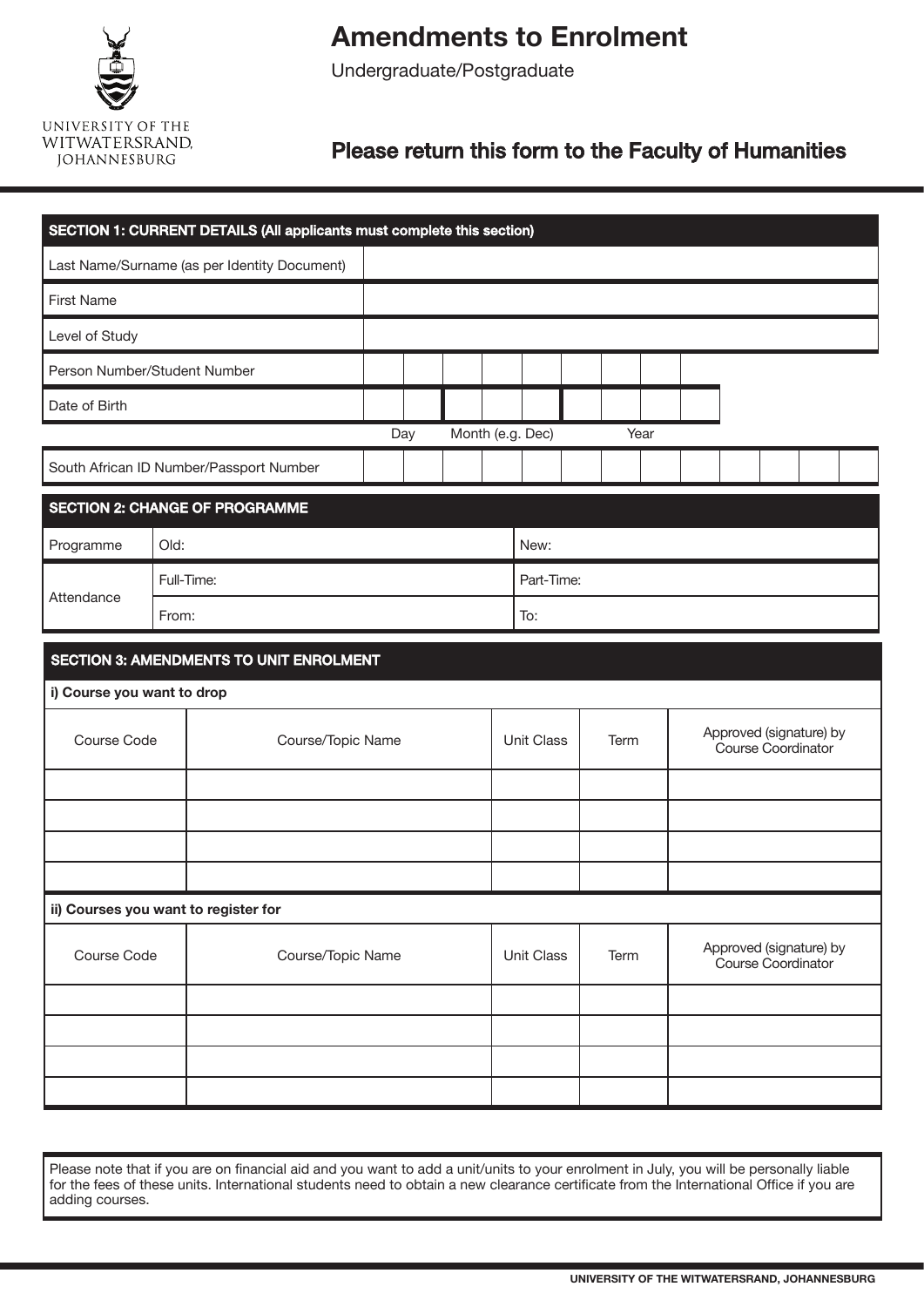| <b>SECTION 4: POSTGRADUATE REQUESTS</b>                                                                                        |  |      |  |  |  |      |    |  |  |    |  |  |  |  |
|--------------------------------------------------------------------------------------------------------------------------------|--|------|--|--|--|------|----|--|--|----|--|--|--|--|
| <b>Requests for:</b>                                                                                                           |  |      |  |  |  |      |    |  |  |    |  |  |  |  |
| i) Extension of time for submission of research proposal                                                                       |  |      |  |  |  | From |    |  |  | To |  |  |  |  |
| ii) Extension of time for submission of research for examination                                                               |  |      |  |  |  | From |    |  |  | To |  |  |  |  |
| iii) Give details of any previous extensions                                                                                   |  |      |  |  |  | From |    |  |  | To |  |  |  |  |
| iv)* Registration to be put in abeyance                                                                                        |  | From |  |  |  |      | To |  |  |    |  |  |  |  |
| v) Give details if your registration has been put in abeyance before                                                           |  | From |  |  |  |      | To |  |  |    |  |  |  |  |
| vi) Title of research to be changed                                                                                            |  |      |  |  |  |      |    |  |  |    |  |  |  |  |
| From                                                                                                                           |  |      |  |  |  |      |    |  |  |    |  |  |  |  |
| To                                                                                                                             |  |      |  |  |  |      |    |  |  |    |  |  |  |  |
| vii) Change of Supervisor                                                                                                      |  | From |  |  |  | To   |    |  |  |    |  |  |  |  |
| *This applied to MA by research and PhD students ONLY. Please supply letter from employer to indicate when enrolment commenced |  |      |  |  |  |      |    |  |  |    |  |  |  |  |
| <b>SECTION 5: MOTIVATION FOR POSTGRADUATE REQUESTS</b>                                                                         |  |      |  |  |  |      |    |  |  |    |  |  |  |  |
|                                                                                                                                |  |      |  |  |  |      |    |  |  |    |  |  |  |  |
|                                                                                                                                |  |      |  |  |  |      |    |  |  |    |  |  |  |  |
| Motivation from Candidate                                                                                                      |  |      |  |  |  |      |    |  |  |    |  |  |  |  |
|                                                                                                                                |  |      |  |  |  |      |    |  |  |    |  |  |  |  |
|                                                                                                                                |  |      |  |  |  |      |    |  |  |    |  |  |  |  |
| Student's Signature                                                                                                            |  |      |  |  |  |      |    |  |  |    |  |  |  |  |
|                                                                                                                                |  |      |  |  |  |      |    |  |  |    |  |  |  |  |
|                                                                                                                                |  |      |  |  |  |      |    |  |  |    |  |  |  |  |
| Motivation from Supervisor                                                                                                     |  |      |  |  |  |      |    |  |  |    |  |  |  |  |
|                                                                                                                                |  |      |  |  |  |      |    |  |  |    |  |  |  |  |
|                                                                                                                                |  |      |  |  |  |      |    |  |  |    |  |  |  |  |
| Supervisor's Signature                                                                                                         |  |      |  |  |  |      |    |  |  |    |  |  |  |  |
| PG Coordinator/HOS Signature                                                                                                   |  |      |  |  |  |      |    |  |  |    |  |  |  |  |
| Date Submitted to Faculty                                                                                                      |  |      |  |  |  |      |    |  |  |    |  |  |  |  |
| FOR OFFICE USE ONLY                                                                                                            |  |      |  |  |  |      |    |  |  |    |  |  |  |  |
| <b>Signature of Student:</b>                                                                                                   |  |      |  |  |  |      |    |  |  |    |  |  |  |  |
| Date Submitted:                                                                                                                |  |      |  |  |  |      |    |  |  |    |  |  |  |  |
| Name & Signature of Faculty                                                                                                    |  |      |  |  |  |      |    |  |  |    |  |  |  |  |
| Officer:                                                                                                                       |  |      |  |  |  |      |    |  |  |    |  |  |  |  |